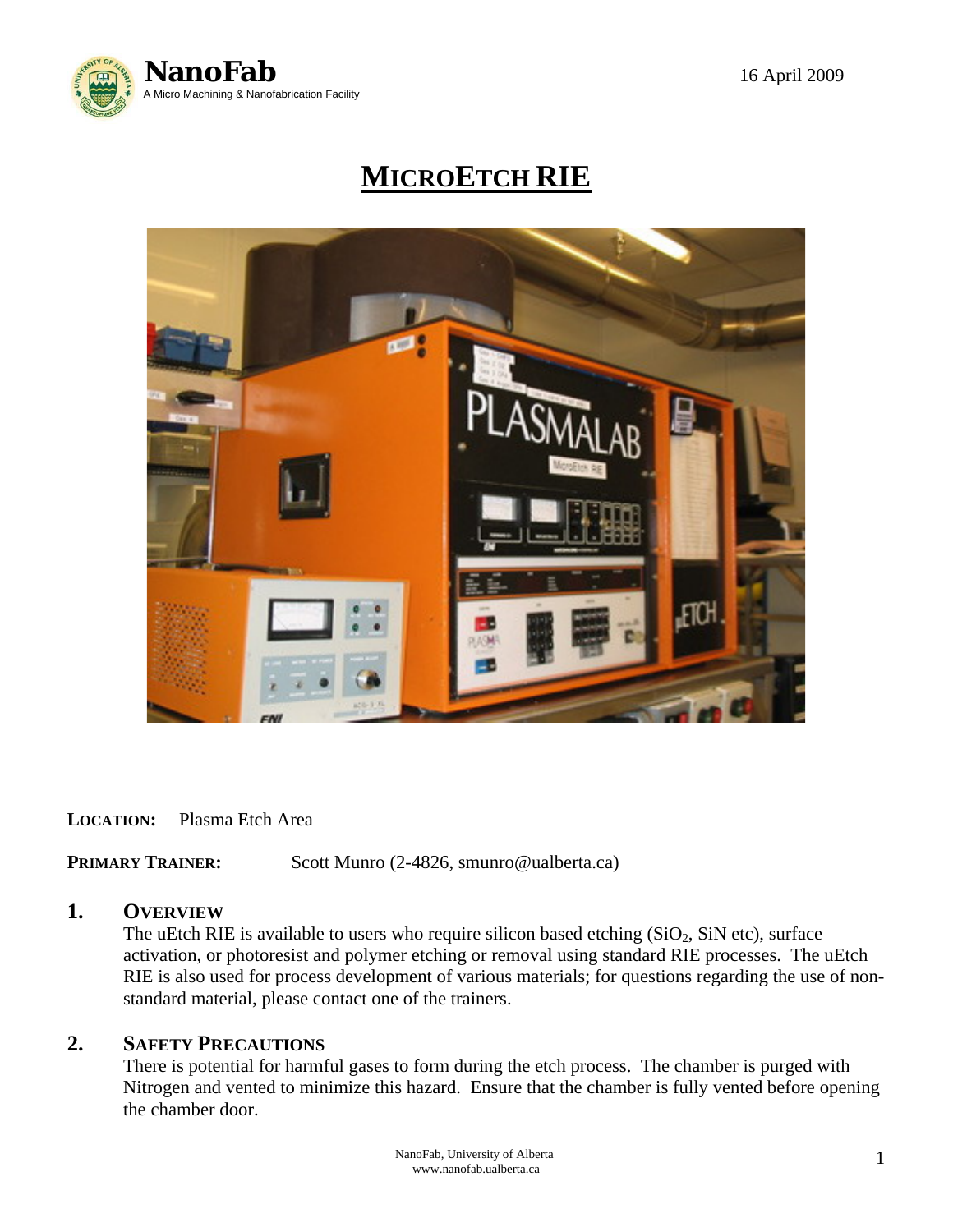

 Reflected power occurs when power is not fully transferred from the source to the plasma. A set of capacitors automatically adjust to minimize the reflected power. Running the plasma for an extended time with high reflected power may permanently damage the system. If the capacitors fail to minimize the reflected power and remains consistently above 10% the RF power, stop processing immediately, and contact NanoFab staff.

 If you are bringing any new materials into the NanoFab for use in your process, it is necessary to fill out a chemical import form (available on our website, http://www.nanofab.ualberta.ca) and supply an MSDS data sheet to Stephanie Bozic.

# **3. OPERATING INSTRUCTIONS**

**3.1 System On** - Turn on the main power switch by pressing the blue power button on the bottom of the control panel. Turn on the AC capacitor matching network, the DC bias readout, and the RF generator.



- **3.2** It is recommended that the chamber be cleaned with the standard oxygen plasma clean recipe for a minimum of 10 minutes prior to processing. The length of cleaning time will be dependant on the processes run prior and on personal discretion.
- **3.3 Sample Processing** To vent the chamber, press and hold the **Manual** button, and press the **Vent** button. The LED on the **Vent** button will flash until the chamber reached atmospheric pressure, at which point it will stay solid. Wait ~5 seconds to allow the chamber pressure to at atmosphere before attempting to open the chamber.



**3.4** To open the chamber, press and hold the black button and move the joystick to open the chamber. Load your sample face up in the centre of the chuck, or if performing a chamber clean, leave the chamber empty. If processing small samples, load in the centre of the chuck and avoid placing on the grooves in the chuck. Close the chamber by holding down the black button and moving the joystick.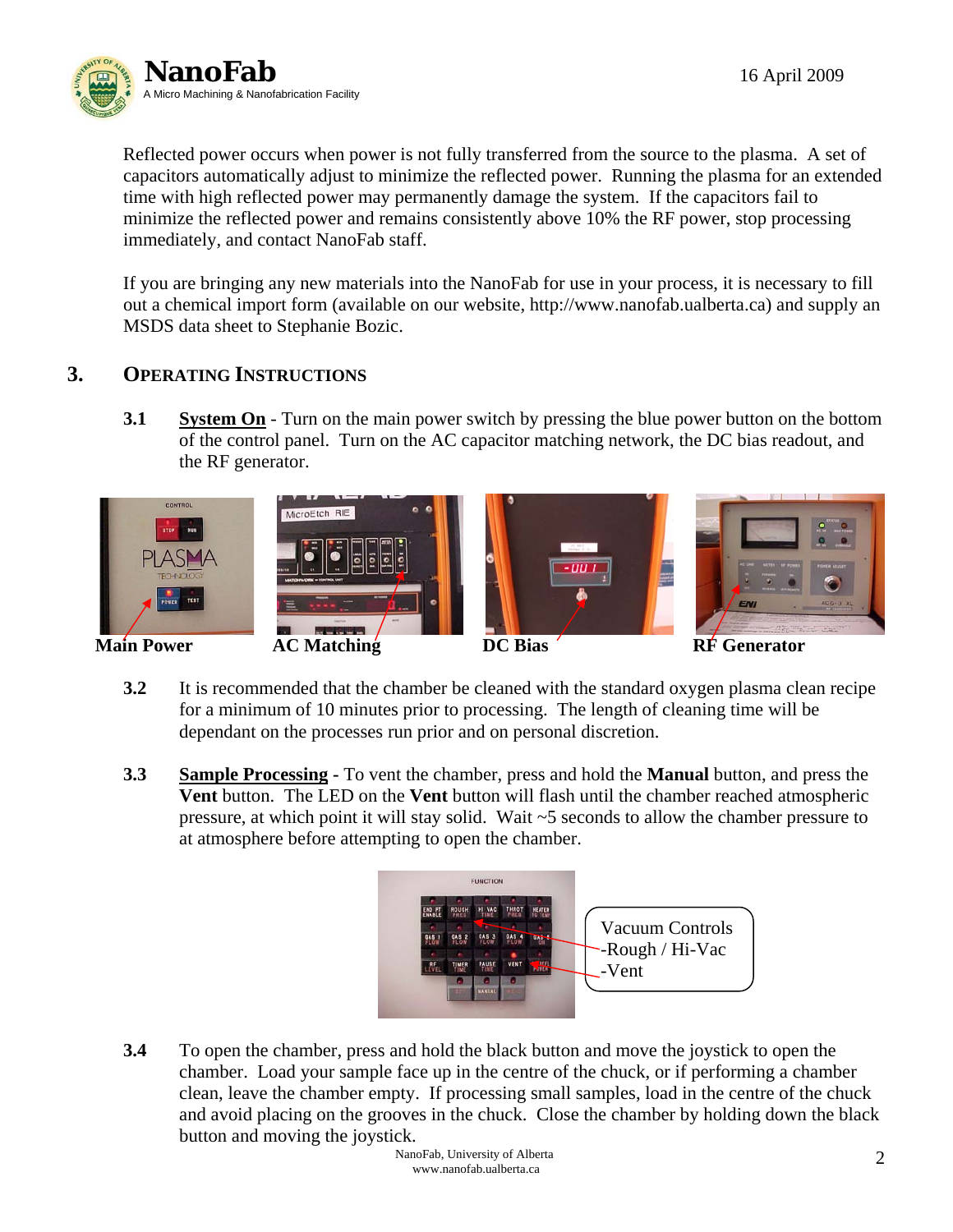

- **3.5** To open the chamber, press and hold the black button and move the joystick to open the chamber. Load your sample face up in the centre of the chuck, or if performing a chamber clean, leave the chamber empty. If processing small samples, load in the centre of the chuck and avoid placing on the grooves in the chuck. Close the chamber by holding down the black button and moving the joystick.
- **3.6** To evacuate the chamber, press and hold the **Manual** button and at the same time, press the **Rough** button. The digital display will begin counting down and the LED on the **Rough** button will flash until the rough vacuum is established, at which point it will stay solid. The LED on the **Hi-Vac** will then begin to flash until the high vacuum is established, at which point it will stay solid and the chamber is ready for processing
- **3.7** Processing parameters can be entered once the chamber has reached base pressure. Gas flow settings must first be entered. Press and hold the **Set** button and press the desired gas (see table below). The LEDs on the numeric keypad will illuminate. Enter in the desired flow rate, to the nearest decimal, and press **Enter**. Turn on the gas by pressing and holding the **Manual** button, and press the gas button which was just set.



**Numeric Keypad Function Keypad** 

- **3.8** Available gases:
	- **Gas1: CHF3 Gas2: O2 Gas3: CF4 Gas4: SF6/Ar**

If using gas 4, ensure the valve, located just left of the RIE, is set to the correct gas.

**3.9** Once the gas is flowing, the pressure needs to be adjusted. Using the butterfly valve located at the rear of the tool, open or close the valve until the desired pressure is reached (open to decrease pressure, close to increase pressure).



NanoFab, University of Alberta www.nanofab.ualberta.ca 3